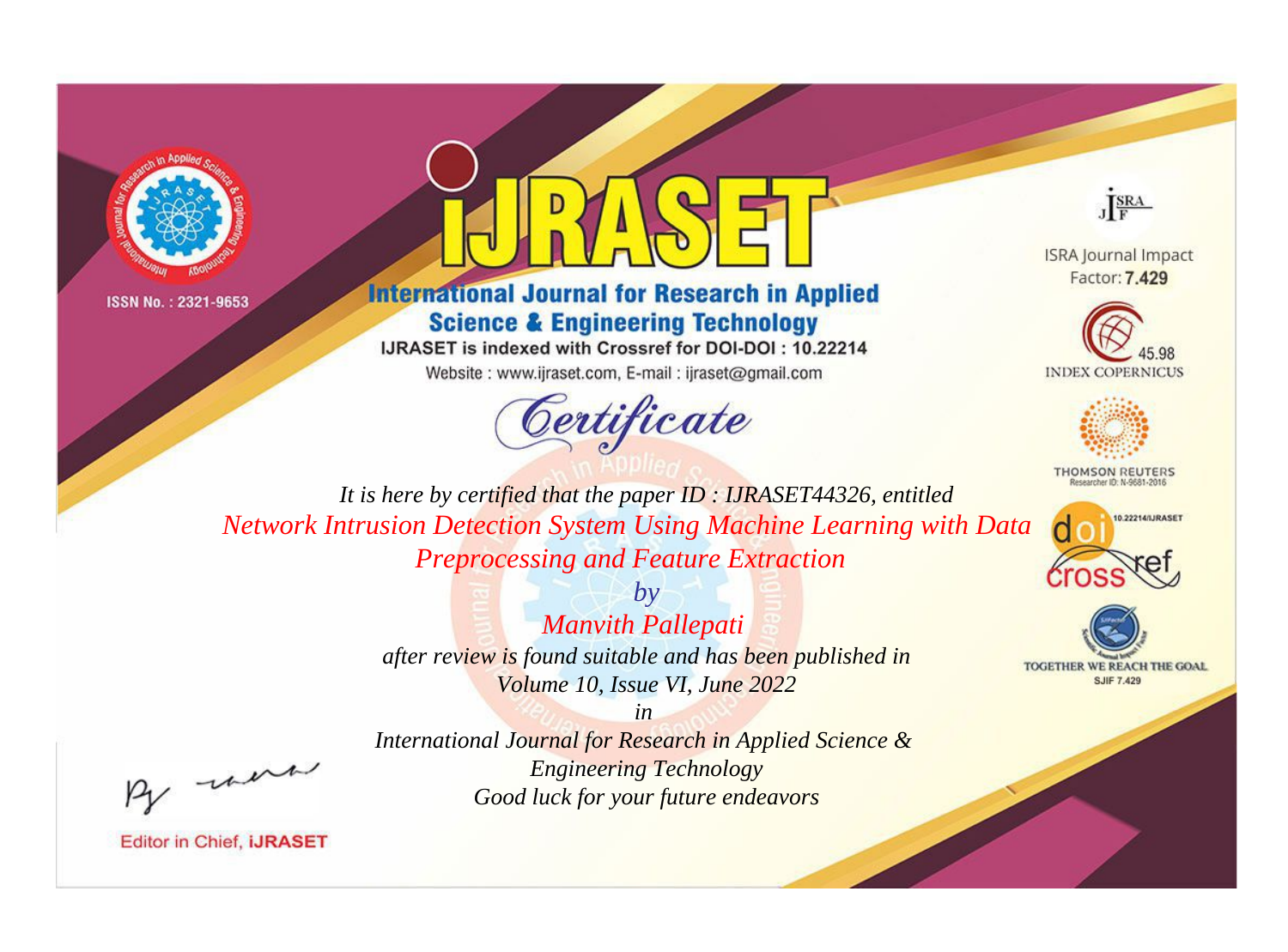



**International Journal for Research in Applied Science & Engineering Technology** 

IJRASET is indexed with Crossref for DOI-DOI: 10.22214 Website: www.ijraset.com, E-mail: ijraset@gmail.com

Certificate



**ISRA Journal Impact** Factor: 7.429





**THOMSON REUTERS** 



TOGETHER WE REACH THE GOAL **SJIF 7.429** 

*It is here by certified that the paper ID : IJRASET44326, entitled Network Intrusion Detection System Using Machine Learning with Data Preprocessing and Feature Extraction*

> *by Soujenya Voggu after review is found suitable and has been published in Volume 10, Issue VI, June 2022*

, un

*International Journal for Research in Applied Science & Engineering Technology Good luck for your future endeavors*

*in*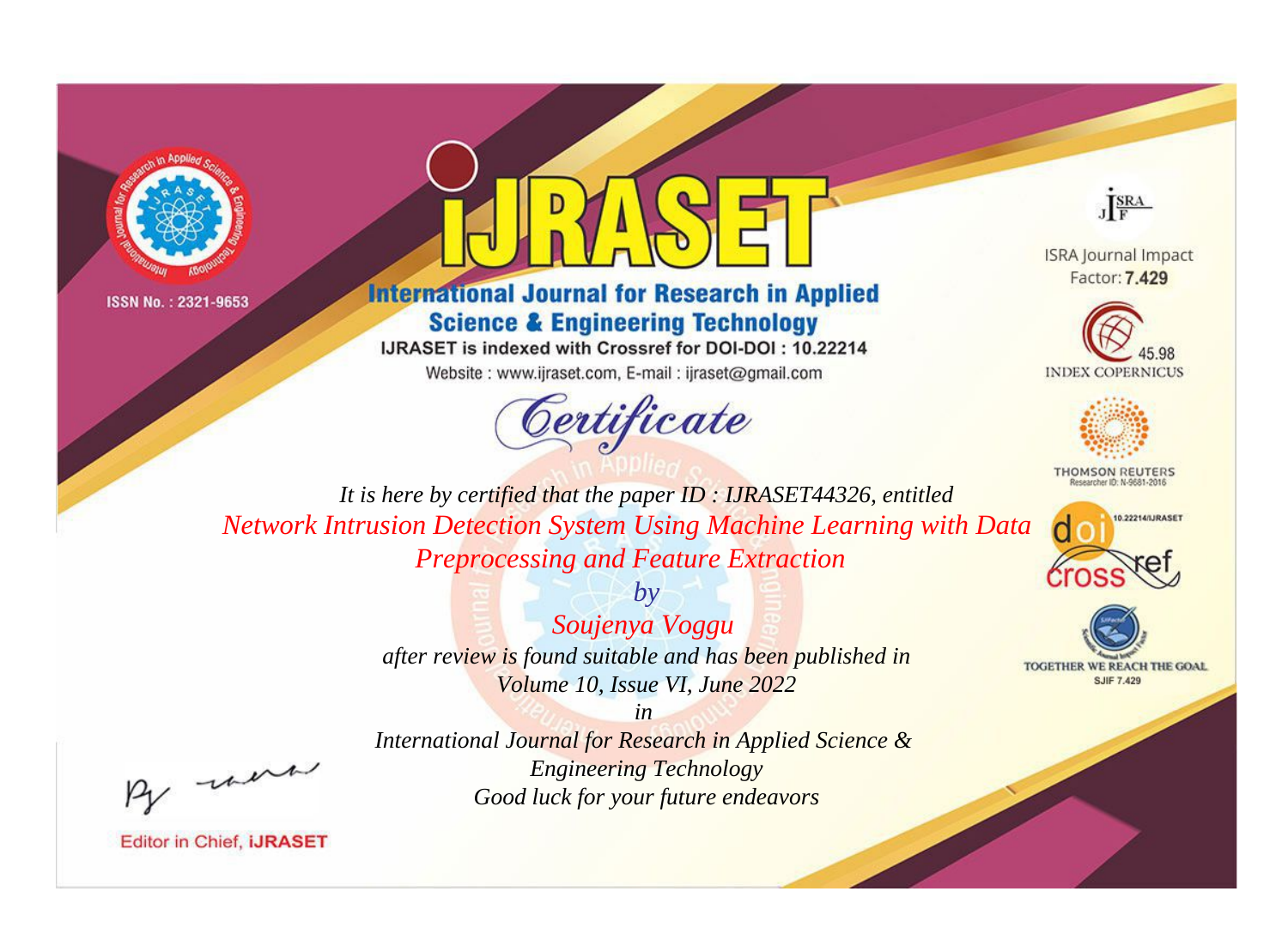



**International Journal for Research in Applied Science & Engineering Technology** 

IJRASET is indexed with Crossref for DOI-DOI: 10.22214 Website: www.ijraset.com, E-mail: ijraset@gmail.com

Certificate



**ISRA Journal Impact** Factor: 7.429





**THOMSON REUTERS** 



TOGETHER WE REACH THE GOAL **SJIF 7.429** 

*It is here by certified that the paper ID : IJRASET44326, entitled Network Intrusion Detection System Using Machine Learning with Data Preprocessing and Feature Extraction*

> *by Rithesh Masula after review is found suitable and has been published in Volume 10, Issue VI, June 2022*

, un

*in International Journal for Research in Applied Science & Engineering Technology Good luck for your future endeavors*